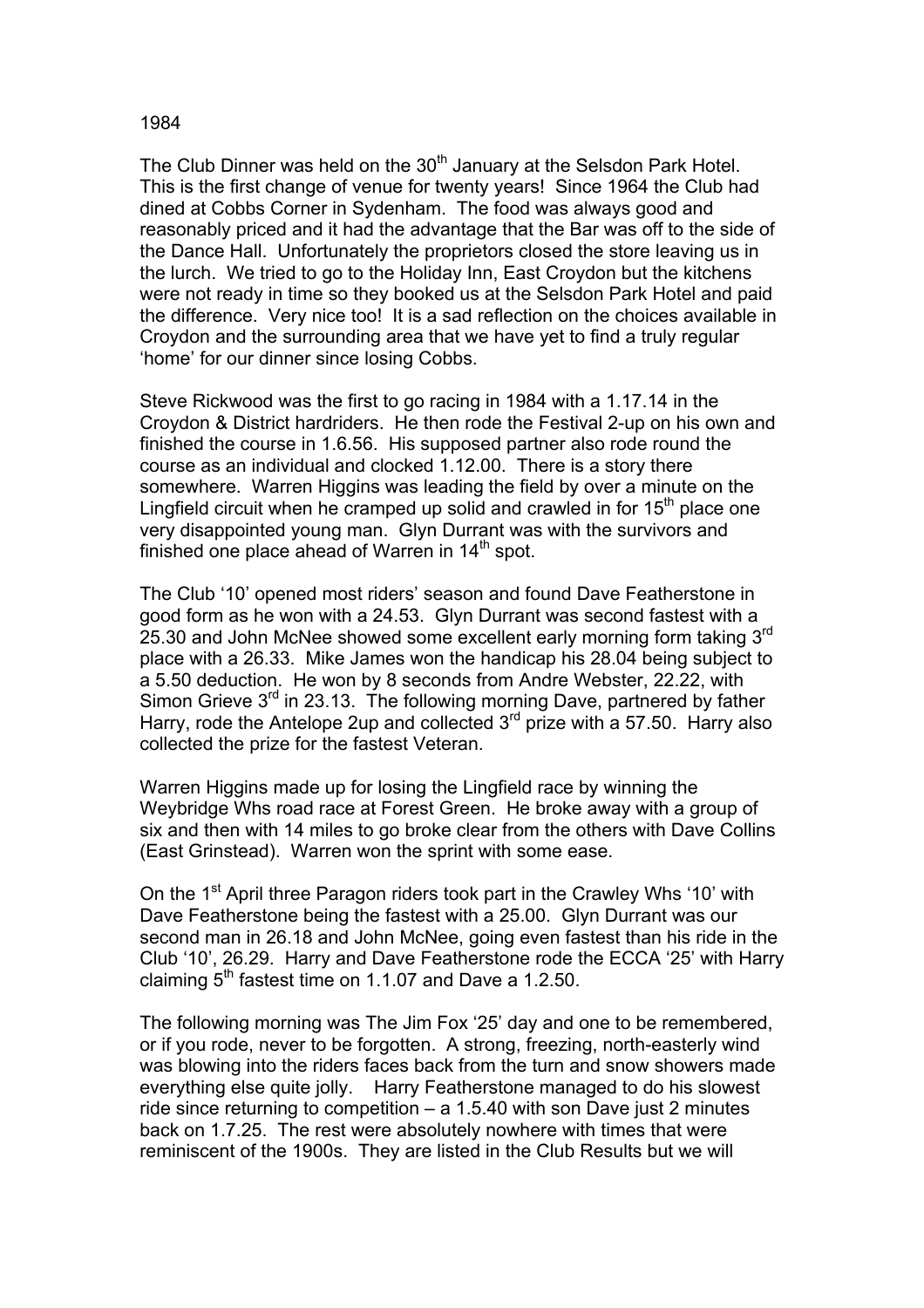spare riders blushes. Dave Featherstone won the handicap from Harry and Steve Rickwood came  $3<sup>rd</sup>$  in both the race and the handicap.

Steve Rickwood and Glyn Durrant rode the  $34<sup>th</sup>$  Nomads '25' finishing in 1.4.06 and 1.4.32 respectively. Harry Featherstone went somewhat faster in the Crabwood '25' than he did in the Jim Fox event on a considerably warmer morning finishing in 1.1.05. Graham O'Sullivan and John McNee essayed the SCCU '25'. Graham was pleased with his season opening 1.5.41 whilst John did a 1.7.08.

After his spirited riding at the start of the season Warren Higgins received an invitation to ride for the BCF Surrey Team in a 2-day race in the Bournemoluth area. Harry Featherstone got 'under the hour' for the first time in 1984 with a 58.54 in the Marlboro '25'. Rowan Vacher, in his first ride of the season, was just 2 seconds slower and Dave Featherstone completed the team with a 1.0.28. Jack Platts preferred the De Laune '25' and collected  $3<sup>rd</sup>$  fastest on Age Standard with his 1.7.02. Simon Grieve, 1.10.22, and Mike James, 1.10.42 found conditions rather batter than the Jim Fox and were rewarded with  $2^{nd}$  and  $3^{rd}$  prizes in the Junior section. John Mcnee won fastest Vet prize in the Kingston Phoenix '10' with his 25.02 and on the Sunday came I n with a 1.5.20 in the Harlequins event. Glyn Durrant was  $7<sup>th</sup>$  in the Kingston event with a 24.34. Doug Vacher clocked a season's best of 25.46 in the Gemini '10'.

The first Team success of the year came in the Victoria '25' when Harry Featherstone came  $4<sup>th</sup>$  in 1.0.43, Dave did a 1.3.16 and Graham O'Sullivan made up the team with a 1.3.38. Harry also won the Age Standard prize. Jack Platts and John McNee were also riding and they finished in 1.4.58 and 1.8.43.

John McNee was in excellent form clocking 1.49.12 in the Crawley Whs Shoreham and back event. He was  $2^{nd}$  veteran on Age Standard. In the Dragon '25' Graham O'Sullivan clocked 1.2.17 and John McNee a 1.3.32. Rowan Vacher beat the hour with a 59.34 in spite of having his rear tyre roll off when making an emergency stop. It was either that or hit the car. Graham O'Sullivan finished in 1.2.12 and Doug Vacher a 1.5.12, his best for 11 years!

Rowan Vacher came 4<sup>th</sup> in the West Kent '25' with a 58.03 and Harry Featherstone produced his season's best of 58.04 when coming  $8<sup>th</sup>$  in the Bournemouth Jubilee '25'. Dave Featherstone and Steve Rickwood rode the Bognor Regis '10' and finished with 24.03 and 25.29 respectively. Dave Featherstone came 7<sup>th</sup> in the Crawley '10' in 24.14 with Doug Vacher on 26.10 in spite of snow showers and strong winds.

Over Easter the Paragon had a team in the Surrey League 3-day but only Ric Drake managed to finish. Bad weather, snow and rain made this a race of attrition. Warren Higgins had not recovered from a collision with a car whilst training and failed to get to the end of the first stage. Ray Puttick failed to reach the end of Stage 2 and Steve Rickwood lasted until 20 miles to go on the last stage. Ric stayed away for 70 miles on the third stage only to be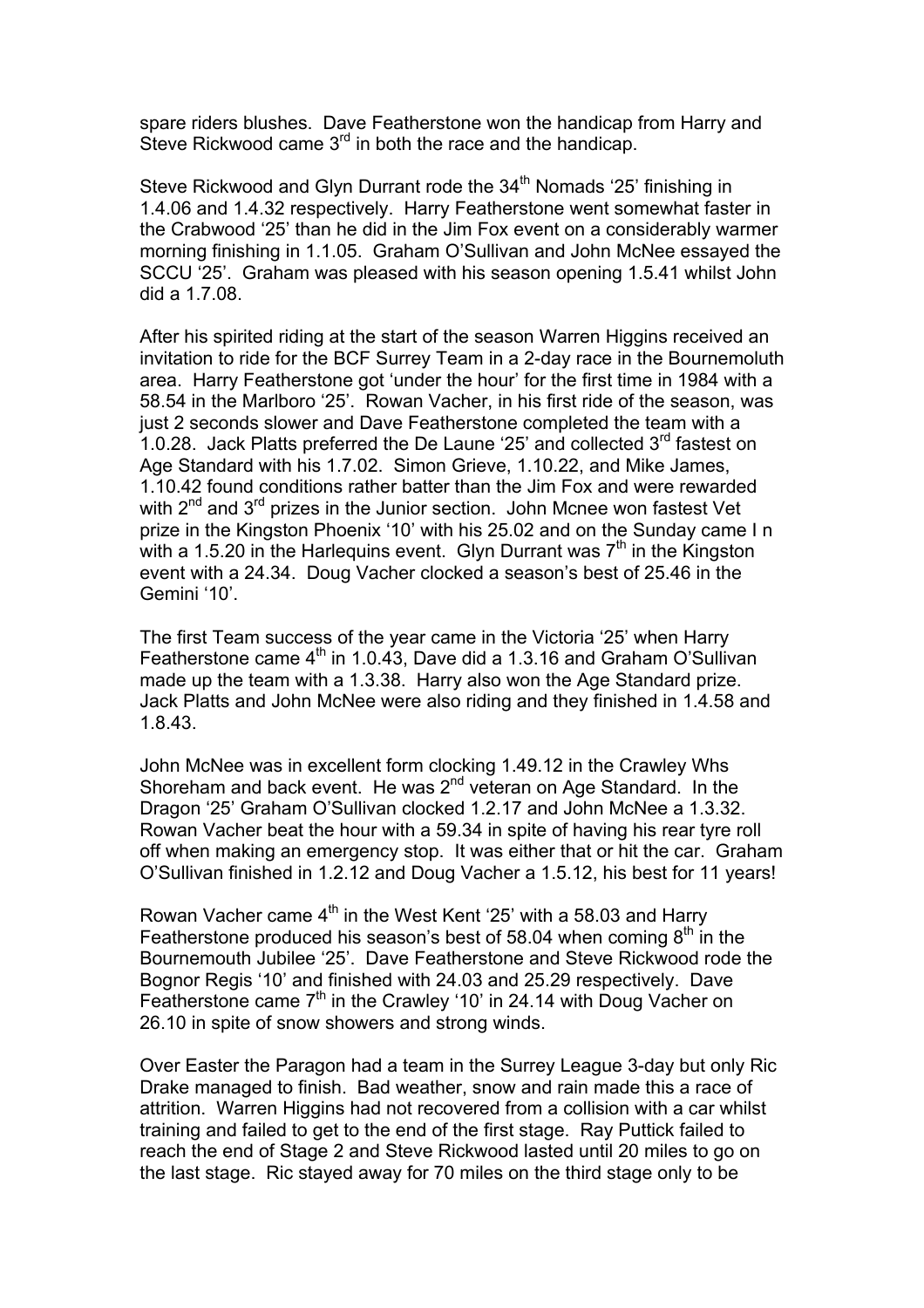caught with 9 miles to go. He eventually finished  $29<sup>th</sup>$  on General Classification.

The ladies were in action on the 26<sup>th</sup> April when Allison beat Marilyn 27.28 to 28.41 in the SWLLCA '10' where they were placed  $5<sup>th</sup>$  and  $8<sup>th</sup>$ . Harry Featherstone came 5<sup>th</sup> in the Crabwood '25'.

Two Club events followed both of which suffered with strong north-easterly winds that slowed times considerably. In spite of that Harry Featherstone won them both. In the '10' he finished in 24.17 beating Rowan Vacher, 24.42, and Graham O'Sullivan 25.29 and in the '25' he clocked a 1.3.03 to beat Dave Featherstone, 1.4.51 and Graham O'Sullivan 1.6.30. There was a good entry of 22 for the 10 miles and 19 for the 25 miles event. The handicap in the '10 went to Gethin Butler with a 4-minute deduction to take from his 26.57. Mike James came  $2^{nd}$  with a net 23.05 and Stuart Millington  $3^{rd}$  with 23.12. The handicap in the '25' went to Paul Price whose 1.12.09 was subject to a 12 minute deduction. As this was a 7-minute improvement on his Jim Fox time in similar conditions he deserved the prize. Stuart Millington claimed 2<sup>nd</sup> prize with a net 1.1.46 and Simon Grieve took 3<sup>rd</sup> prize with a net 1.2.43.

On the following fine but draughty Saturday afternoon in the Redmon '10' Dave Featherstone recorded a 25.03, Glyn Durrant 26.49 and Marilyn Butler 30.44. Harry Featherstone came 7<sup>th</sup> fastest in the VTTA 10-mile Championship on the Southwater course with a season's best of 23.50 and followed this up with a  $5<sup>th</sup>$  in the Hillingdon '25' on a 1.037. Jack Platts also exscelled clocking a 1.1.28 and taking  $1<sup>st</sup>$  place on handicap. Dave Featherstone was our fastest rider in the Tooting Sporting '42' with a 1.48.53 followed by Graham O'Sullivan 1.52.28, John McNee 1.56.01 and Stuart Millington 2.3.08. Steve Rickwood was doing rather well in the Surrey League Thursday evening handicaps. He came 10<sup>th</sup> at Ockley in the Surrey Road CC promotion and  $4<sup>th</sup>$  in our own promotion on the 10<sup>th</sup> May. He has also recorded a 26.30 and 25.33 in private time trials on the Gatwick course.

Glyn Durrant, who prefers racing to training, had some figures to back up his theory when on the 21<sup>st</sup> May he produce his fastest ever '10' of 24.00 dead. He followed this with a  $15<sup>th</sup>$  place in the Surrey league handicap and then another personal best of 2.9.59 in the ECCA '50'. Steve Rickwood, following the same regime collected a  $9<sup>th</sup>$  place in a League handicap and in the Southern Velo Sunday 52-mile event came 4<sup>th</sup> on the Henfold Hill circuit. He then recorded a 24.39 in the SECA '10' and a 1.5.36 in the Addiscombe '25'.

Dave Featherstone was our best rider in the Addiscombe event with a 1.2.11. Along with Steve Rickwood Mike James also rode and, with the benefit of much better conditions than prevailed at his first two attempts at the distance, improved from 1.13.21 to 1.8.12. The Paragon also had a team in the Redmon 73 miles Hilly event. Graham O'Sullivan was the best of the quartet with 3.15.52, John McNee finished in 3.24.15, Paul Price 3.27.43 and Stuart Millington 3.51.17. Doug Vacher was also inspired by the better weather came in with a personal best in the Archer '25' with a 1.3.28. Allison Butler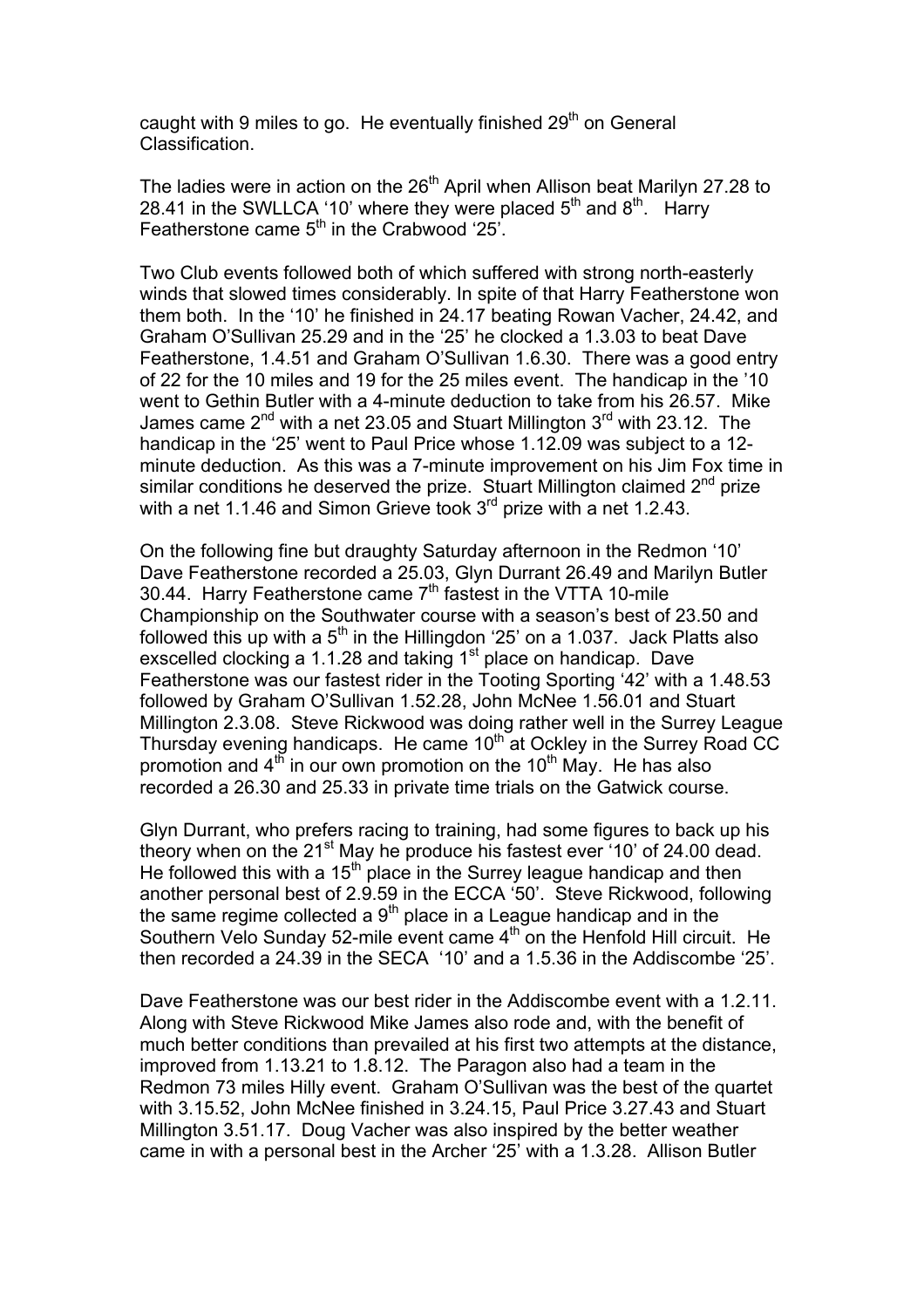came  $5<sup>th</sup>$  in the SWLLCA '10' with a 26.44 whilst Marilyn a bit further backs on 29.00. Glyn Durrant came  $7<sup>th</sup>$  in the League handicap.

The Paragon's Crystal Palace promotion was held on the 15<sup>th</sup> May and resulted in a win for Chris Lillywhite (VC D'Or) from Paul Dennis (Gemini) and Lee Rowe (VC D'Or). The first lady was Sue Hulls (West Croydon Whs). Adrian Hawkins won the Schoolboy race from S Playford (Gemini) and Nick Mills (De Laune).

The Junior '10' was run off in dreadful conditions but Gethin Butler still produced his personal best for the distance to win in 26.36 and take the handicap prize. In  $2^{nd}$  place came Mike James in 27.36 and  $3^{rd}$  Allison Butler with 29.42. Doug Vacher did a 25.47 and Mike James a 25.55 in the San Fairy Ann '10'. Rowan Vacher just missed the hour with a 1.0.03 in the Middlesex '25' whilst Allison and Marilyn Butler finished with a 1.12 and 1.14 respectively. On the Bank Holiday Monday they both rode the Becontree '25' coming home with a 1.12.15 for Allison and a 1.13.44 for Marilyn. Steve Rickwood did not enjoy his 1.9.10 in the Redhill '25' neither did Graham O'Sullivan whilst riding his 25.29 in the Hastings '10' on Pevensey Marshes or Glyn Durrant his 1.7.56 in the Southend & County event. It had been typical Bank Holiday weekend with plenty of rain and strong winds!

On the 2<sup>nd</sup> June Gethin qualified for the Final of the GH Stancer Memorial 10 miles Championshio for Schoolboys. He came  $3<sup>rd</sup>$  in the SE London heat with a personal best ride of 25.48. Allison Butler was also in action in the Surrey Road CC ladies and Veterans '10' collecting  $2^{nd}$  lady prize with a 26.51. Marilyn Butler finished in 29.01 and John McNee, in the veterans sections it should be added, took a  $2^{nd}$  place on Age Standard with his 25.50. Five riders entered the SCCU '50' and we had hopes of the Team race however it was not to be. We only needed a 2.19.00 for the Team after good rides from Dave Featherstone, 2.9.14, and Graham O'Sullivan, 2.11.34. Unfortunately Dame Fortune was not on our side as Rowan Vacher and John McNee both punctured and Glyn Durrants crank parted company with his bike and although he struggled to the Finish his 2.35.16 was not enough.

The Champagne Meeting took place on the  $6<sup>th</sup>$  June with a field of 70 International; professional and top class Amateur riders. The Stan Harrison Salver for the 500m Handicap went to Garry Edwards (VC Nottingham) from Robert Barber (CC Bedouin) and Richard Grace (Antelope). The Devil-takethe-hindmost went to Yvon Cloarac (France) from Jon Walshaw (VC Nottingham), Thierry Pirard (Belgium) and Darryl Webster (Manchester Whs) who were the last on the track. The Grand Prix of London Sprint was a truly International affair with Brian Christensen (Denmark) beating both Fabrice Colas and Yvon Cloarac of France. It is not just anybody that can beat two French sprinters at one go! Steve Bent (Highgate CC) won the 'Consolation' 15 laps Points race from Malcolm Hill (VC Nottingham) and Martin Webster (Manchester Whs). Danny Clark (Australia) won the Professional Derny paced race from Tony James (PCA) and Shane Sutton (EverReady-Marlboro). Andy Smith (Clarence) took the 20 laps Scratch race from Bruce Drew (34<sup>th</sup> Nomads) and Robert Barber.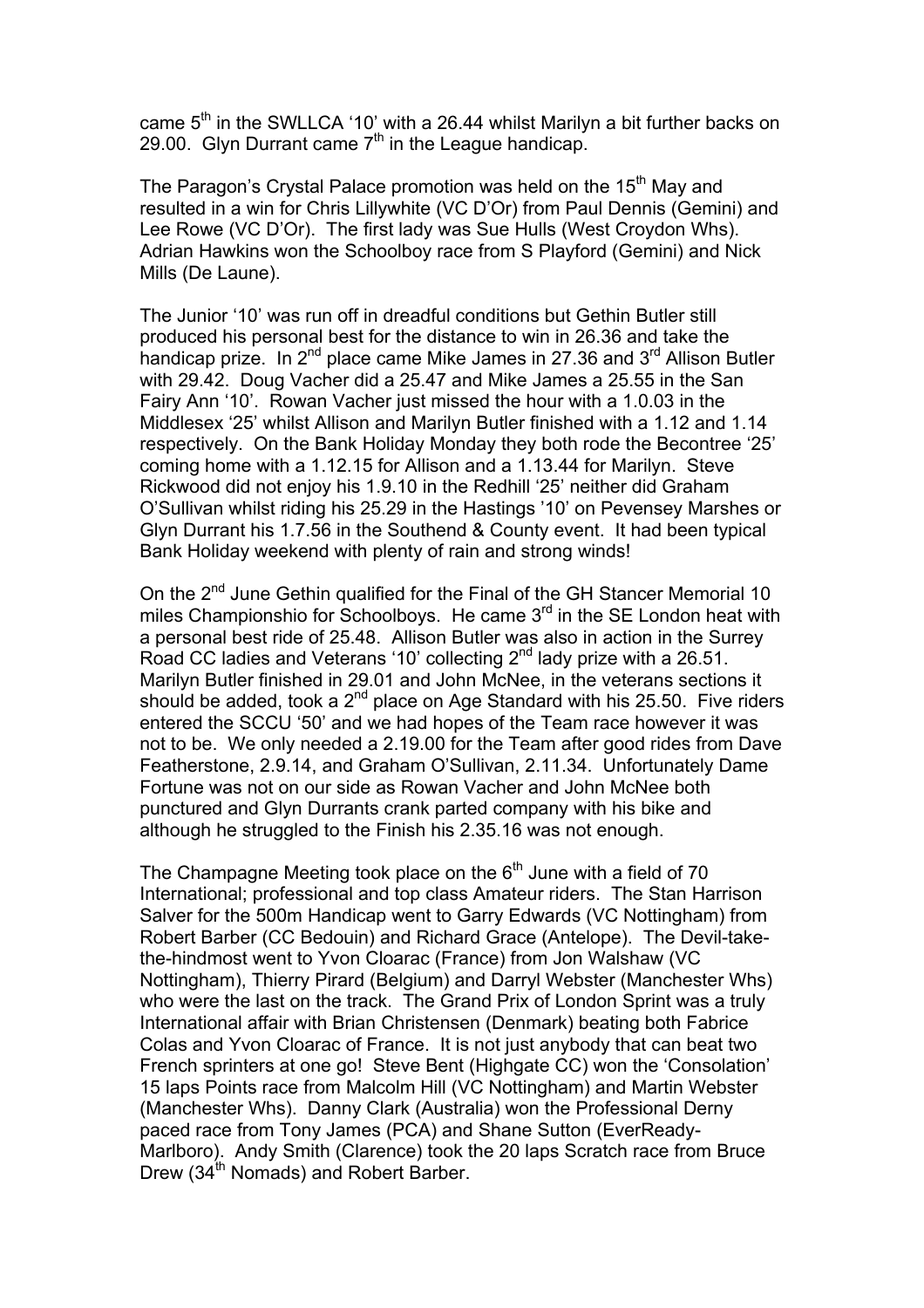The Moet & Chandon 10 miles Scratch was its usual humdinger of a race. It was fast from the start and ended in a tremendous sprint for the line. The last 200m took just 12.3 seconds, which is the same speed as the top class sprinters. Danny Clark took off in the back straight and held his position all the way to the line. In  $2^{nd}$  place was Glen Mitchell (EverReady-Marlboro) with Simon Cope (34<sup>th</sup> Nomads)  $3^{rd}$  and Tony James (PCA)  $4^{th}$ . A wheel covered the first four places! Danny Clark also took the lap prize ands they took just 20.53.4 to cover the 10 miles. This was another successful Paragon and Graham Bristow promotion.

Harry Featherstone won his fourth Club Event of the season with a personal best time when he took the Club '50' on the  $11<sup>th</sup>$  June. His 2.6.39 was too good for Graham O'Sullivan who knocked Dave Featherstone out of his customary  $2^{nd}$  place with a personal best of 2.8.05. Dave could only manage a 2.9.64. Glyn Durrant finished with a 2.15 for 4<sup>th</sup> place. Graham O'Sullivan deservedly took the handicap prize. Steve Rickwood had a very busy weekend with four races in 2 days! He clocked a 24.54 in the Balham '10' on Saturday morning, rode the Surrey League road race later in the morning then the KCA '10' in the afternoon. One was not surprised to learnt that he ran out of 'go' in the Club '50' taking 2.29.49 to cover the distance some 14 minutes slower than is best ride!

Graham O'Sullivan also rode the Balham '10' as did John Mcnee and their 24.18 and 25.00 added to Steve Rickwood's 24.54 almost won them the Team prize. They missed by just 20 seconds. Pete Ansell started his 1984 campaign in the 29<sup>th</sup> Whs '25' but had the misfortune to puncture just a mile after the Start. Luckily Les Black was by the side of the road and a quick wheel change enabled Pete to finish in 1.6.34. Jack Platts had a better ride finishing with a season's best of 1.0.17. Roger Endacott and Malcolm Smith, two Paragon newcomers, rode the Surrey Road CC Middlemarkers '25' and completed the course in 1.10.48 and 1.14.50 respectively.

Graham O'Sullivan led the Paragon to a Team win with a personal best 23.23 for  $8<sup>th</sup>$  fastest in the SCCU '10'. Glyn Durant came in with a 23.52 and Dave Featherstone a 24.01 to complete the Team. Other good rides on the day were by John Mcnee whose 24.38 won him  $2^{nd}$  veterans prize and Graham Moore who improved 4 minutes to a 28.34. Allison Butler took fastest lady award with her 26.42 and Marilyn Butler finished in 27.47. On the Sunday morning Graham went one better by taking his '50' time down to 2.4.24 in the Sussex CA event; an improvement of over 3½ minutes! In support John Mcnee also did his best ever '50' with a 2.13.33 and was  $3<sup>rd</sup>$  veteran on Age Standard. Steve Rickwood improved his '10' time in the SECA event and it now stands at 23.43. Then he took more time from his 25 when recording a 1.2.09 in the SERC event on the Sunday. Harry Featherstone was our best rider in this event with a 59.16 for  $3<sup>rd</sup>$  place followed by Dave Featherstone, 1.1.39, Jack Platts 1.2.00 and Pete Ansell 1.2.18. Glyn Durrant put up his best 25 of the season with 1.2.52 in the Woolwich event.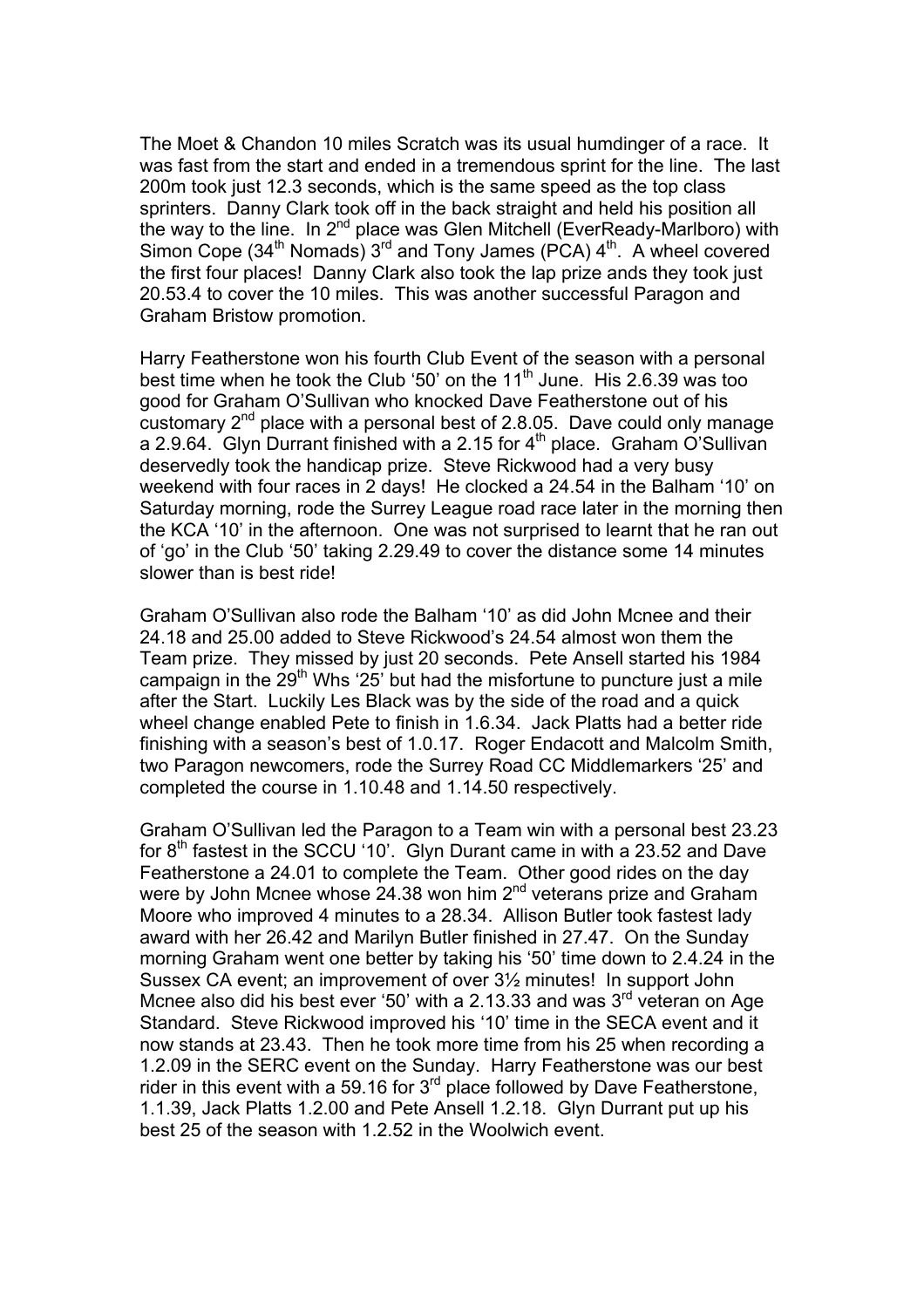Glyn Durrant won the Club Evening '10 with a 23.45 ride from Steve Rickwood, 23.55 and Graham O'Sullivan 24.18. Then on the Thursday Steve Rickwood took  $6<sup>th</sup>$  place in the Surrey League handicap at Newdigate. The Juniors were in action on Saturday morning with Gethin Butler taking just 39.55 to get round the Red Barn course. Andrew Raybould came  $2^{nd}$  in 46.35 and Graham Moore 3<sup>rd</sup> in 47.32.

The 25<sup>th</sup> June and Allison Butler produced a personal best time of 25.43 in the Weybridge Whs '10'. This beat the Junior First Class Standard time of 26.00 and it stands as a new Club Record. The ride actually beat her mother's best time by 1 second and brother Gethin's by 5 seconds.

In mid-week events Graham O'Sullivan clocked a season's best of 1.0.48 in the Bishop Stortford '25' and Glyn Durrant rode round the Gatwick '10' course in 25.18. In the Surrey League handicap at Ripley Steve Rickwood finished in  $3^{rd}$  place, Keith Butler came  $9^{th}$ , Allison Butler 11th and Glyn Durrant 18<sup>th</sup>.

Marftin Palmer (Redmon) won the Frank Southall Open '50' in 2.1.38 from his clubmate Bob Edmunds, 2.2.40. Ian Murray came  $6<sup>th</sup>$  with a 2.6.18 and the Redmon took the Team race. Harry Featherstone came 5<sup>th</sup> with a personal best of 2.4.56; Graham O'Sullivan came  $9<sup>th</sup>$  in 2.8.11 and Dave Featherstone  $10^{th}$  in a personal best of 2.8.11. Jack Platts completed the course in 2.10.58 and John McNee 2.17.03. The Handicap went to Ron Palmer, now riding with the South Eastern, with a net 1.57.43 from John Butcher (SERC) 1.59.22 and Jack Platts 1.59.28. Run in conjunction with the Frank Southall event was the VTTA Surrey/Sussex Veterans group Championship and it proved to be almost a clean sweep for the Paragon. Harry Featherstone was fastest on Age Standard, he was also fastest on scratch time. With John McNee he won the Fastest Team on Age Standard and with Jack Platts the fastest veterans Team. The only thing the Paragon did not win was the fastest lady prize!

 In the week-end Surrey League race over 50 miles at Newdigate Ric Drake came 2<sup>nd</sup> and Steve Rickwood 3<sup>rd</sup>. Graham O'Sullivan achieved that memorable first sub-hour ride with a 59.35 in the Newbury '25'. A never to be forgotten day!

The Butler family entered the Clarencourt 4-up Team Time Trial. Keith, Marilyn, Allison and Gethin were due to ride and, as a wind-up, nominated Stan Butler as their Reserve rider. Wife Ann said he lay awake dreading an early morning call but he should have known better. The Butlers, as expected, won the Family Team prize with a 1.30.02 for the 50 kms. It was not without some strain on the older members of the family. 'Keep together until we hit the Brighton Road at Albourne' was the instruction Keith gave to his troops. This they did. However on reaching the Brighton Road with climbs of Bolney, Warninglid and Handcross to come the two younger elements saw that they were catching another team. They went up Bolney as if it were not there leaving Mum and Dad floundering. Keith dug deeply into his self-esteem and rejoined his offspring over the top. He hung on over Warninglid but the blighters attacked again on Handcross. Over the top and Keith put it into the Big One recaught Allison and Gethin and made them pay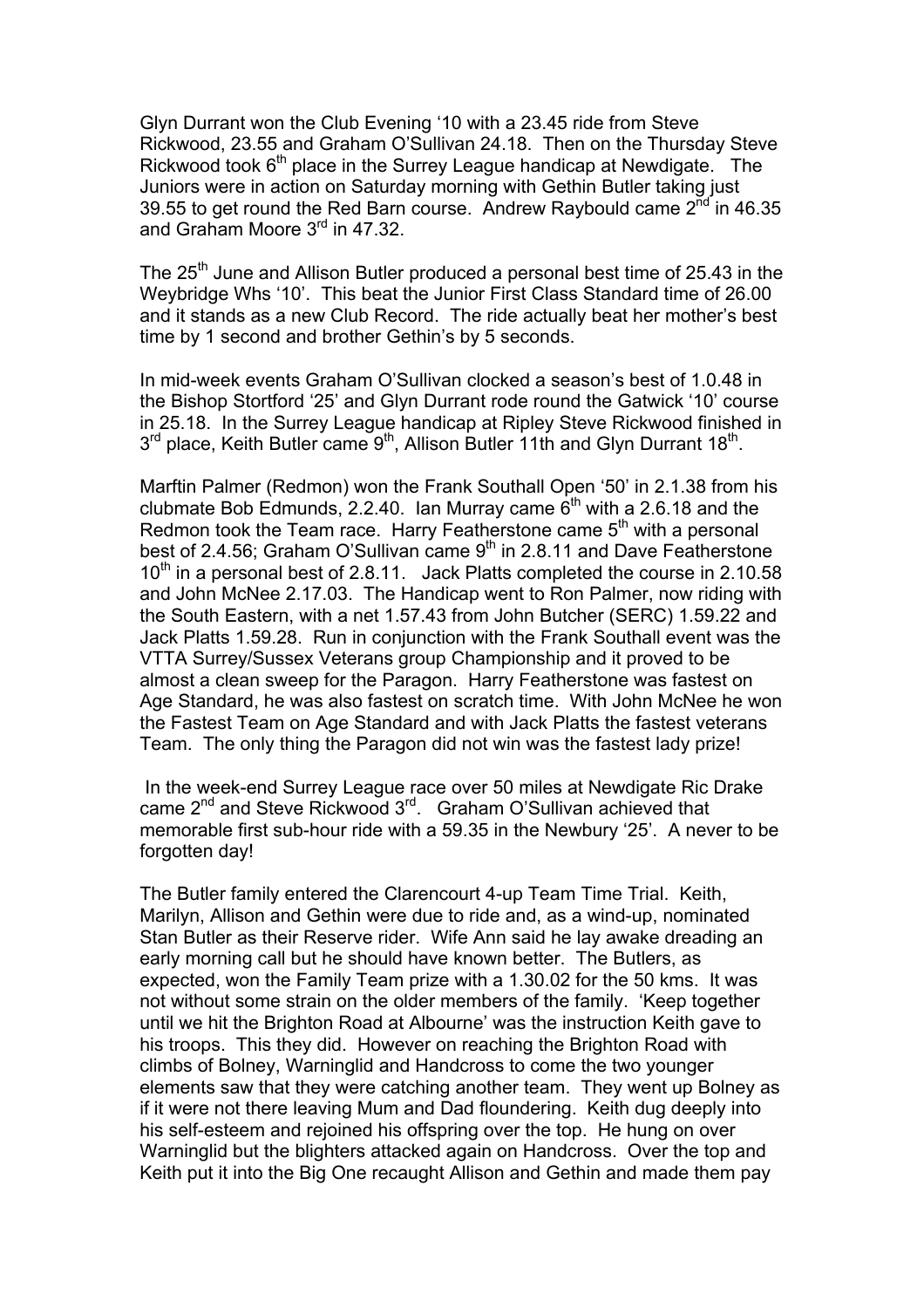for it all the way to the Finish. We think that this is when Keith began to think that it was better to take the kids racing rather than to join them!

Steve Rickwood came  $4<sup>th</sup>$  in the Redhill '10' with a 23.39 just 1 minute slower than the winner Chris Worsfold (Unity).

The Club Open '25' was held on the  $1<sup>st</sup>$  July and we had half a win. Ulric Drake (South Eastern) won in 58.18 and he is a second claim member as he does his road racing in Paragon colours. In 2<sup>nd</sup> place there were two riders both with 59.07 to their credit. Harry Featherstone tied with Phil Headon (East Surrey) and in  $4<sup>th</sup>$  spot came George Rattenbury (South Eastern) on 59.53. The South Eastern took the Team award but Harry Featherstone won the Handicap with a net 53.37 by just 1 second from C Hales (De Laune) and 12 seconds from C McIntyre (Central Sussex). Dave Featherstone was  $6<sup>th</sup>$  with a 1.0.03.

On the  $7<sup>th</sup>$  July Harry Featherstone won his  $5<sup>th</sup>$  Club Event of the season on a calm warm morning when he took the Saturday morning '10' by just 1 second from son Dave 23.19.to 23.20. Glyn Durrant came 3rd with a 23.47. Gethin Butler won the handicap with a personal best of 24.55 from Stuart Millington and Malcolm Smith. Harry and Dave followed this with personal bests in the Bournemouth Whs '25' at Ringwood. Harry produced a 56.40, an improvement of 19 seconds, and this took  $2<sup>nd</sup>$  veteran on Age Standard prize. Dave did a 57.20 and he took the 1<sup>st</sup> handicap award. Together with Pete Ansell, 58.46, they won the Team race. Rowan Vacher came  $6<sup>th</sup>$  in the CDCA open '25' with a 1.0.31. Glyn Durrant improved his '50' time by over 2 minutes in the ECCA event with a 2.7.12. Allison Butler finished the San Fairy Ann '50' in 2.26.26 to take the fastest Junior prize and Marilyn came in with a 2.35.44. Graham O'Sullivan took on the Sussex CA '100' finishing  $7<sup>th</sup>$  in a personal best by 20 minutes of 4.23.55. Steve Rickwood maintained his form in road races with an  $8<sup>th</sup>$  place at Lingfield in the Surrey League event.

In the Addiscombe Open '10' we collected another Team award. Harry Featherstone was  $4<sup>th</sup>$  in 23.22, Dave Featherstone  $5<sup>th</sup>$  in 23.36 and Graham O'Sullivan made up the winning team with a 24.59. On Sunday  $15<sup>th</sup>$  July seven Paragon riders went down to the Brighton Excelsior '25'. Harry Featherstone came 4<sup>th</sup> with a 1.0.15; Dave Featherstone was 6<sup>th</sup> in 1.1.14 and Rowan Vacher  $7<sup>th</sup>$  with a 1.1.30. In spite of that packing we lost the team race by 40 seconds to the Lewes Wanderers. Harry also took the fastest veterans prize. Graham O'Sullivan came in with a 1.2.27, Pete Ansell 1.2.45, Jack Platts 1.2.55 and Doug Vacher 1.8.02. Allison and Marilyn Butler rode the Belle Vue '50' finishing with times of 2.28.51 and 2.39.26 respectively.

The Interclub '10' against the Addiscombe took place on the  $11<sup>th</sup>$  July and 19 Paragon riders took part in the affray. As is no doubt just the Paragon took the Raleigh Cup for fastest Club. Our six counters were Harry Featherstone 23.12, Dave Featherstone 23.19, Graham O'Sullivan 23.58, Glyn Durrant 24.33, Les Black 25.20 and Gethin Butler 25.31. Staurt Millington came in with a personal best of 26.10 to take 2<sup>nd</sup> place on handicap. Terry Slattery made a comeback and produced an excellent 26.42 to take  $1<sup>st</sup>$  on handicap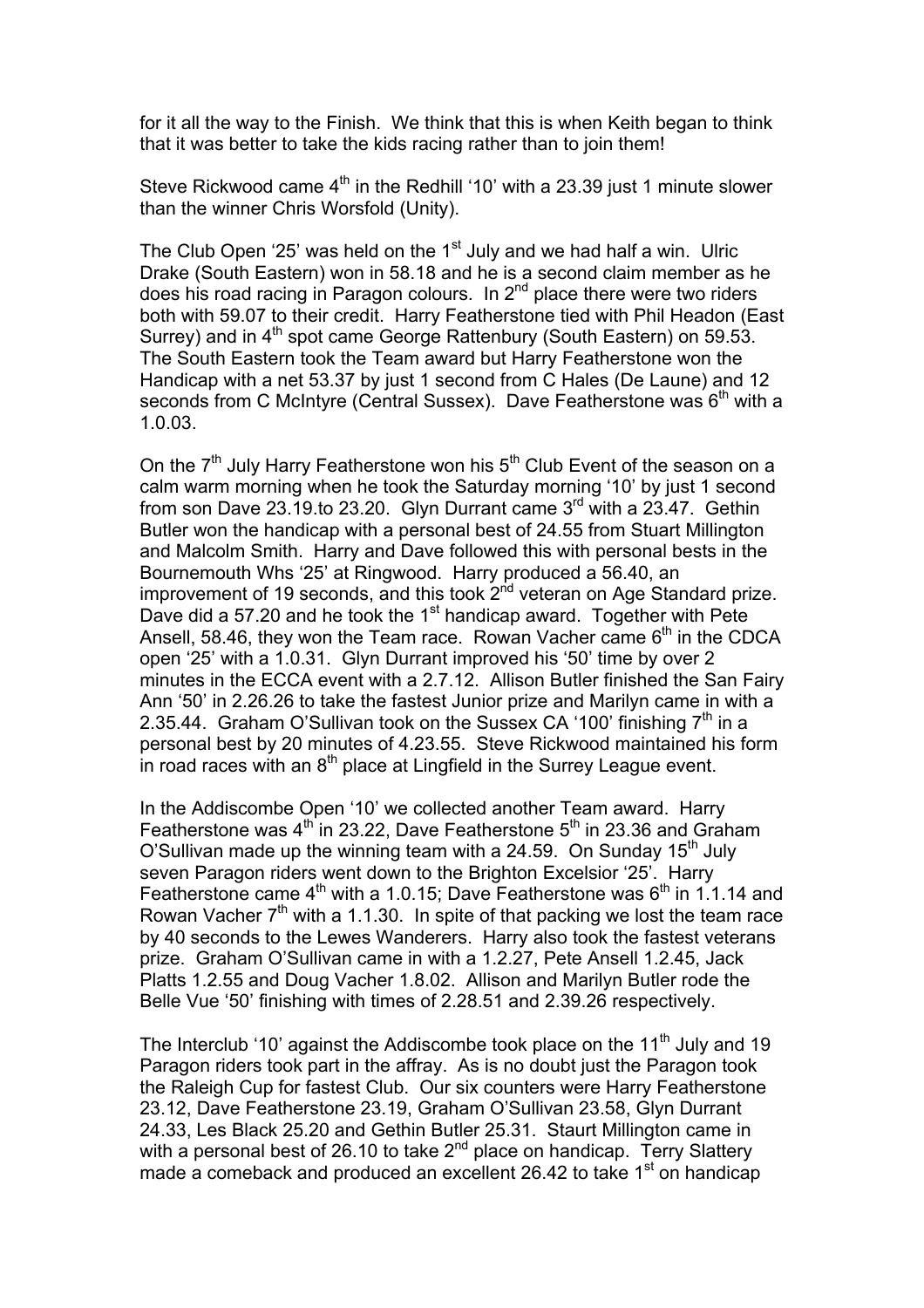whilst Vin Callanan riding his first race for 6 or 7 years took  $3<sup>rd</sup>$  handicap. Malcolm Smyth with a 26.21 also had a personal best time.

Steve Rickwood came  $6<sup>th</sup>$  place in the Surrey League handicap and was selected to ride the Cosmos Grand Prix in Bristol for the Surrey Division but finished out of the top places. Ric Drake came  $2<sup>nd</sup>$  in the Surrey League race on the Crowhurst circuit with Ray Puttick in 15<sup>th</sup> spot. Allison Butler came 5<sup>th</sup> in the SWLLCA '10' in 26.10.

In the  $34<sup>th</sup>$  Nomads '10' we had a turn-up for the books when both Rowan Vacher,  $5<sup>th</sup>$  in 22.49, and Dave Featherstone  $6<sup>th</sup>$  in 22.50, finished in front of Harry Featherstone who could 'only' manage a 22.52 for  $7<sup>th</sup>$  place and fastest veteran. Unfortunately the 34<sup>th</sup> Nomads had  $2^{nd}$ , 3<sup>rd</sup> and 4<sup>th</sup> placed riders so we did not win the team race. Steve Rickwood also rode and completed the course in 24.11. In the afternoon both he and Rowan Vacher rode the Ashford Whs '10'. Rowan was fastest with a 22.27 but Steve improved nearly a minute with a 22.50. This follows another  $5<sup>th</sup>$  place in the Surrey League race last Thursday.

Another Team race was won in the New Forest '50'. Harry Featherstone came home with a personal best time of 1.58.43, as did son Dave with a 2.1.33. Pete Ansell's 2.2.49 completed the winning team. Graham O'Sullivan improved yet again this time in the SCCU '100' when he finished in  $2<sup>nd</sup>$  place with a 4.22.07 and by doing so took the Goss Green Cup. Glyn Durrant also rode this event and finished with a 4.48.18. Doug Vacher clocked a 1.4.13 in the St Christophers '25'. Allison Butler improved her '25' time to 1.8.14 and Marilyn Butler did her season's best of 1.9.23 in the SWLLCA '25' and Nick Reardon also achieved a season's best on the Tandridge '10' course of 27.36. Allison also came  $5<sup>th</sup>$  in a weekday SWLLCA evening '10' with a 26.10.

On Saturday the  $28<sup>th</sup>$  July Harry Featherstone came  $2<sup>nd</sup>$  in the Surrey Road CC '10' in 22.52 losing by just 18 seconds to Ulric Drake. Harry did win the veterans prize. Glyn Durrant finished in 24.39 and Gethin Butler improved to a 24.53 to take the Juvenile's prize. Marilyn Butler, 28.21, also rode and finished.

The run of success continued when on Sunday  $29<sup>th</sup>$  July when Harry Featherstone recorded a 58.39 in the Bec Veterans '25' for  $2^{nd}$  fastest and  $2^{nd}$ fastest on Age Standard. Jack Platts clocked a 1.2.03 and they took the fastest team on Age Standard. In the Essex Roads '50' Rowan vacher produced a season's best of 2.0.48, as did Pete Ansell with his 2.2.28. In the Border CA 12-hour event Graham O'Sullivan seemingly untroubled by the heat came  $4<sup>th</sup>$  with a personal best by some 23 miles of 248.04 miles. Paul Price tried the Wessex '100' but did not enjoy the heat during his 4.49.52 ride. Allison Butler finished 14<sup>th</sup> in the De Laune road race.

On the 2<sup>nd</sup> August Allison Butler caused quite a stir when she won the Surrey League handicap beating four men in the final sprint. This follows some spirited riding at Herne Hill over the previous Mondays with a  $2^{nd}$  in a 6 laps points race, a 1<sup>st</sup> in a 3 lap dash, another in a 6 lap scratch race and a 2<sup>nd</sup> in a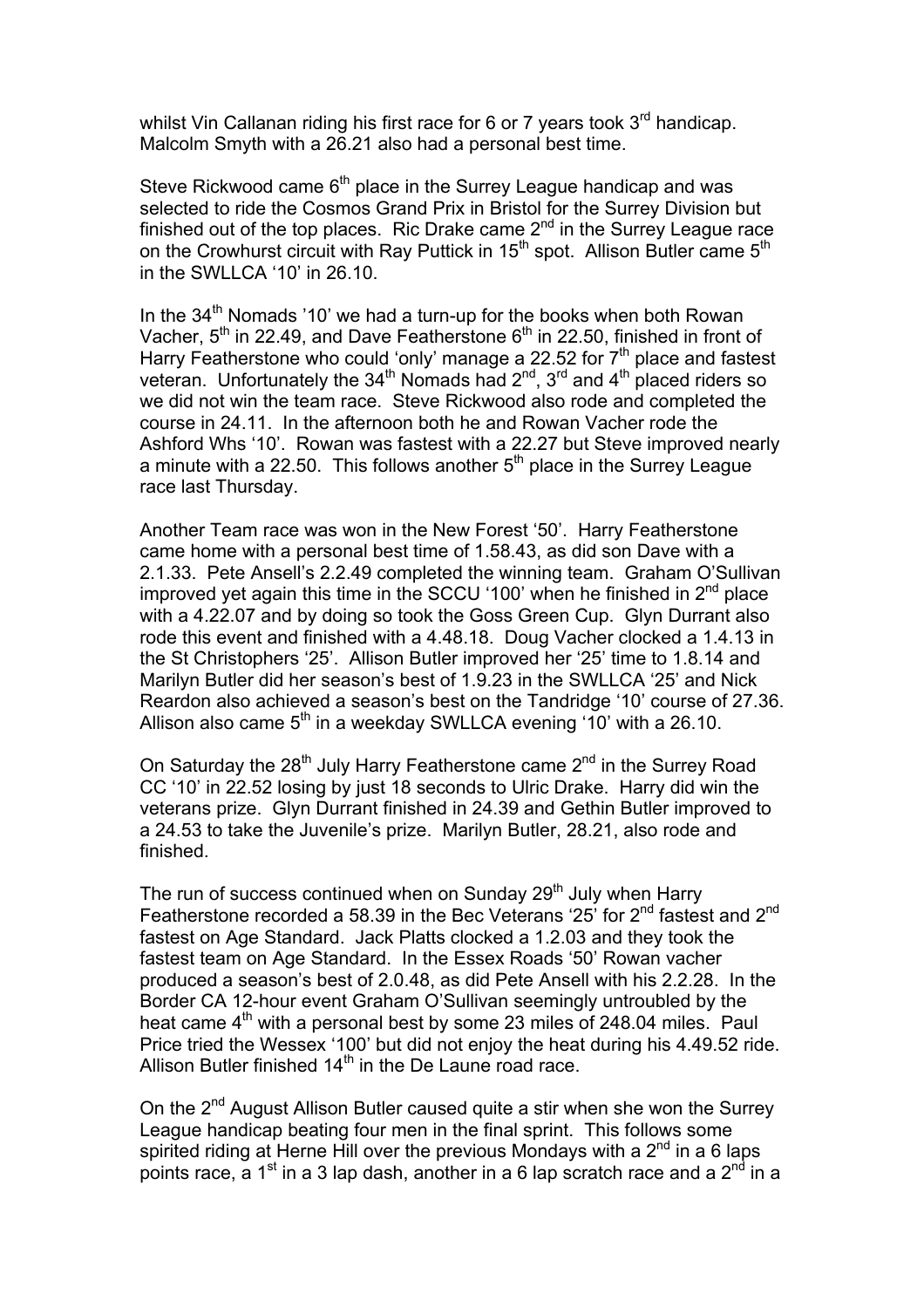4 lap race. In the WCRA Championships at Leicester she came  $3<sup>rd</sup>$  in the 6 laps scratch and recorded a 1.26.20 for 1000m and 4.39.40 for the 3000m pursuit.

On the 4<sup>th</sup> August Marilyn Butler rode the Hounslow '25' and finished with a 1.9.53.

The Moon Trophy was held on the  $5<sup>th</sup>$  August and the result, based on a club's four best handicap times, was a win for the Paragon. Our riders to count were Roger Endacott, with a personal best of 1.8.53 and winner of the handicap, Harry Featherstone, who collected 2<sup>nd</sup> place on handicap with his 1.0.14, Malcolm Smith, with a personal best of 1.11.34, and Jack Platts 1.4.55. Other rides were by Graham O'Sullivan 1.4.35,Stuart Millington 1.10.18, Allison Butler 1.13.35, Nick Reardon 1.15.33 and Marilyn Butler 1.16.27. Heavy rain during the early morning deterred seven of our riders from starting!

That afternoon the Club Track Championships took place at Herne Hill. These Championships resulted in a convincing win for Dave Featherstone. Dave won the 4000m pursuit from Glyn Durrant and Graham Bristow. Graham won the AEU Cup for the 5000m Sprint from Dave Featherstone and Steve Rickwood. The 500m Handicap for the Frank Burton Cup went to Dave Featherstone from Graham Bristow and Glyn Durrant. The Points race for the George Colget Cup proved to be a bit of fight but Dave Featherstone came out on top again from Steve Rickwood and Glyn Durrant. Dave also won the final sprint to take the Ravensbourne Cup and with it the Club Track Championship. Glyn Durrant and Graham Bristow tied for  $2^{nd}$  place and Steve Rickwood was 4<sup>th</sup>. Earlier in the day Steve Rickwood had ridden the Surrey League road race and finished  $7<sup>th</sup>$  and Warren Higgins was  $8<sup>th</sup>$ . Allison Butler won the 4 laps ladies scratch race at Herne Hill, won the  $1<sup>st</sup>$  lady prize in the Old Portlians '10' with a 27.06 (Marilyn Butler did 28.53) and then came 8<sup>th</sup> in the Surrey League Thursday handicap. Nick Reardon also rode the Old Portlians event and was timed at 26.46 a bit down on the previous week's effort when he did a 26.26.

In the Sydenham Whs '10' on the  $11<sup>th</sup>$  August the Club's three representatives all achieved personal bests. Rowan Vacher did a 21.44, Steve Rickwood 22.06 and Glyn Durrant 22.26.

The next day Steve Rickwood led the Paragon to a Team win in the Balham Longmarkers '25' with a 1.2.53 for  $3^{rd}$  place. Doug Vacher did a 1.4.05 for  $6^{th}$ and Nick Reardon a 1.8.10 to wrap up the prize. Harry Featherstone also produced a personal best in the Unity Veterans '25' when he recorded a 55.30 for  $2^{nd}$  place. Jack Platts also recorded a personal best of 58.51. In the Southend & County Whs '50' Pete Ansell came in with a 1.55.51. His teammates also achieved their best times as Graham O'Sullivan clocked a 2.0.40 and Glyn Durrant a 2.4.45. Yet another personal best was ridden by Paul Price when he finished the East Sussex CA '50' in 2.18.07.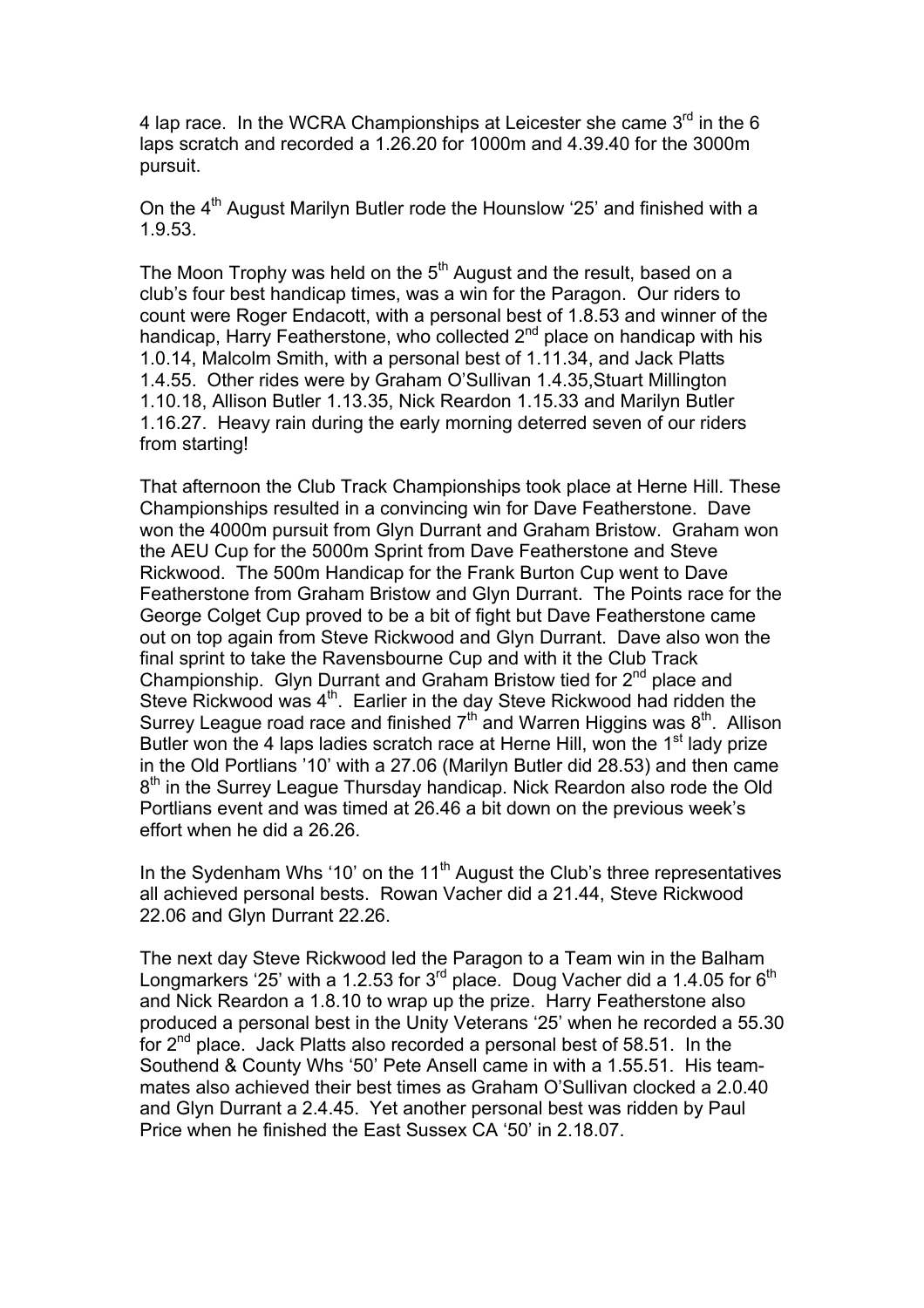In the final event of the Surrey League evening handicap series Steve Rickwood came 10<sup>th</sup> and finished in  $2<sup>nd</sup>$  place in the season long series.

The Club 25 miles Team Record was broken on the 19<sup>th</sup> August in the Finsbury Park event. Harry Featherstone won the race in with a 55.47 followed by personal bests of 56.27 by Pete Ansell and 56.49 by Dave Featherstone. This brings the Team time down to 2.49.03. Rowan Vacher was very disappointed with his 1.1.07 in the Eastbourne Rovers '25' but he was faster than Steve Rickwood, 1.2.46, and Doug Vacher 1.6.18.

Over the Bank Holiday weekend Allison Butler produced outstanding performances. On the Saturday in the Farnborough & Camberley '25' she recorded a 1.5.05 that was a personal best and set new figures for Junior Ladies. Then on the Monday in the Essex Roads '25' she came in with a 1.3.57 to set another personal best, a new Junior Record and new Senior Ladies Record. Marilyn Butler rode both events and clocked 1.9.33 on the Saturday and a season's best of 1.8.40 on the Monday.

Steve Rickwood came  $4<sup>th</sup>$  in the Surrey League road race and by this ride he is upgraded to  $2^{nd}$  Category. Rowan Vacher was timed in with a 59.07 for  $8^{th}$ place in the Old Portlians '25'.Doug Vacher and Nick Reardon rode the Weybridge Whs '25' and found things to their liking as both riders recorded season's best for the distance. Doug did a 1.2.15 and Nick a 1.3.27. Jack Platts rode the Surrey/Sussex Vets  $25'$  when he was  $4<sup>th</sup>$  fastest and  $3<sup>rd</sup>$  on Age Standard with his 1.2.23. Pete Ansell closed on the Club 30 miles Record with a 1.8.37 in the Leo '30'. Three riders had a go in the Redhill '10' with Steve Rickwood being the fastest of them with a 24.36. Glyn Durrant came in with a 25.02 and Nick Reardon a 25.05.

On the 2<sup>nd</sup> September Harry Featherstone was timed in with a personal best '10' of 21.32 for 2<sup>nd</sup> place in the Veterans section of the De Laune event. Earlier in the main event Dave Featherstone was fastest of the Paragon trio with a 22.21, Glyn Durrant finished in 23.06 and Steve Rickwood 23.07. Rowan Vacher did a season's best of 57.29 in the Southend & County '25'. Gethin Butler rode the GH Stancer Schoolboy Championship Final but was disappointed with his 25.19 for 49<sup>th</sup> place. Allison Butler went to Leicester for the Ladies Track Championship and qualified for the Final of the 15 kms Scratch Race but was unplaced after having a go at the 'big-hitters' of women's racing.

Having once broken the Club '25' miles Team Record the trio of Harry Featherstone, Dave Featherstone and Pete Ansell did it again to prove it was not a fluke. All three produced personal best rides of 55.12, 56.00 and 56.26 respectively to reduce the Team figures to 2.47.38.

On Thursday 6<sup>th</sup> September Rowan Vacher did a 56.58 and Pete Ansell a 59.32 in the (We quote) British Telecommunications and Port Office Recreational Council 25 miles Time Trial Championship (!)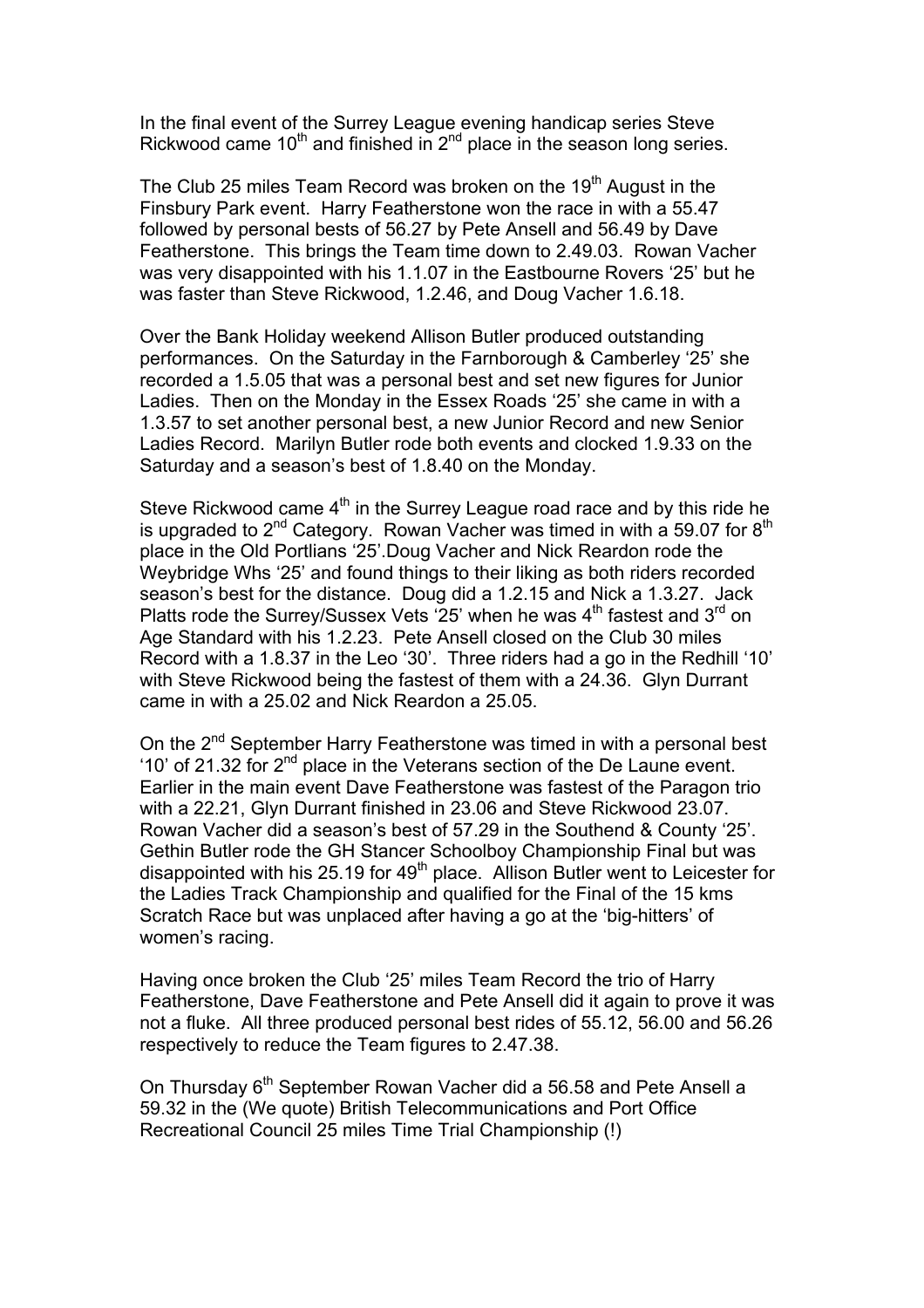Glyn Durrant beat Steve Rickwood 23.09 to 23.10 in the KCA '10' on the  $9<sup>th</sup>$ September with Doug Vacher recording a 24.27.

Stuart Millington won the Club 12 hours run off in the Luton Whs event. Two punctures did not help him during a day of westerly gales and torrential rain in the closing stages of the ride. He finished with a modest 206 miles. Not bad for a man who had not previously raced longer than 50 miles! Paul Price also tried the 12-hour event for the first time and although faster than Stuart earlier on he 'died' between 100 and 150 miles but persevered to run out time with 204.5 miles.

In the SWLLCA '50' Marilyn Butler did her best ride for many years when finishing  $7<sup>th</sup>$  with a 2.27.21. In the Bognor '25' Marilyn Butler finished in 1.12.10 to beat daughter Allison by 47 seconds. Only Rowan Vacher of the five Paragon entries in the Belle Vue '25' managed to finish the course. In wet and windy conditions he came 3<sup>rd</sup> in 1.1.48. Three Juniors took part in a '10' on the Crowhurst circuit. Andrew Raybould was fastest with a 29.50, new member David Norman came 2<sup>nd</sup> with a 30.40 for his first race and Robert Shepperd, also having his first race, did 36.58.

After missing a week-end due to the celebrations commensurate with his  $30<sup>th</sup>$ wedding anniversary Harry Featherstone came back to win the Rodney '10' with a  $21.45$  that took both 1<sup>st</sup> prize and fastest on Age standard. Also in the Rodney event were Dave Featherstone, 22.49, Glyn Durrant 23.43 and Steve Rickwood 24.07. Graham O'Sullivan was getting himself into the limelight with a 3<sup>rd</sup> place in the Crawley Whs '10' with a 24.27 even with a broken spoke in his rear wheel that left the rim rubbing on both brake blocks. Alison Butler came in with a 27.18 and Marilyn Butler 28.39. In the Junior '15' Gethin Butler confirmed his position in the Junior and Juvenile Championship with a comfortable win. His 39.03 was much faster than Allison Butler's 44.38 and Graham Moore's 46.08.

On Sunday 17<sup>th</sup> September Harry Featherstone came  $7<sup>th</sup>$  fastest in the Southampton Whs '50' with a 1.55.39 and took fastest time on Age Standard. Dave Featherstone was timed in with a personal best of 1.57.22 for  $9<sup>th</sup>$  place. On the other side of the Thames we had various riders in the ECCA (Clubs L-Z) '25'. Rowan Vacher came  $5<sup>th</sup>$  in 56.46 followed by Jack Platts, 59.34, Glyn Durrant, 59.46 (his first time 'under the hour'), another personal best from Doug Vacher, 1.0.39, and Graham O'Sullivan 1.0.49. Allison Butler also rode and finished with a 1.11.06. Steve Rickwood rode the Surrey League road race at Elstead for  $2^{nd}$  category riders and won the bunch sprint for  $5^{th}$  place.

After many weeks competing against each other the two Featherstones rode together in the Reading 2-up and finished in  $2^{nd}$  place with a 22.21. They also took the best Family team prize. Graham O'Sullivan and John McNee came 4<sup>th</sup> with a 23.01 and took the Veterans Age Standard award. Gethin Butler won the Junior '10' and the handicap to go with it in a time of 26.33. In 2<sup>nd</sup> place came Graham Moore, 30.53, and  $3<sup>rd</sup>$  was Andrew Raybould 31.20.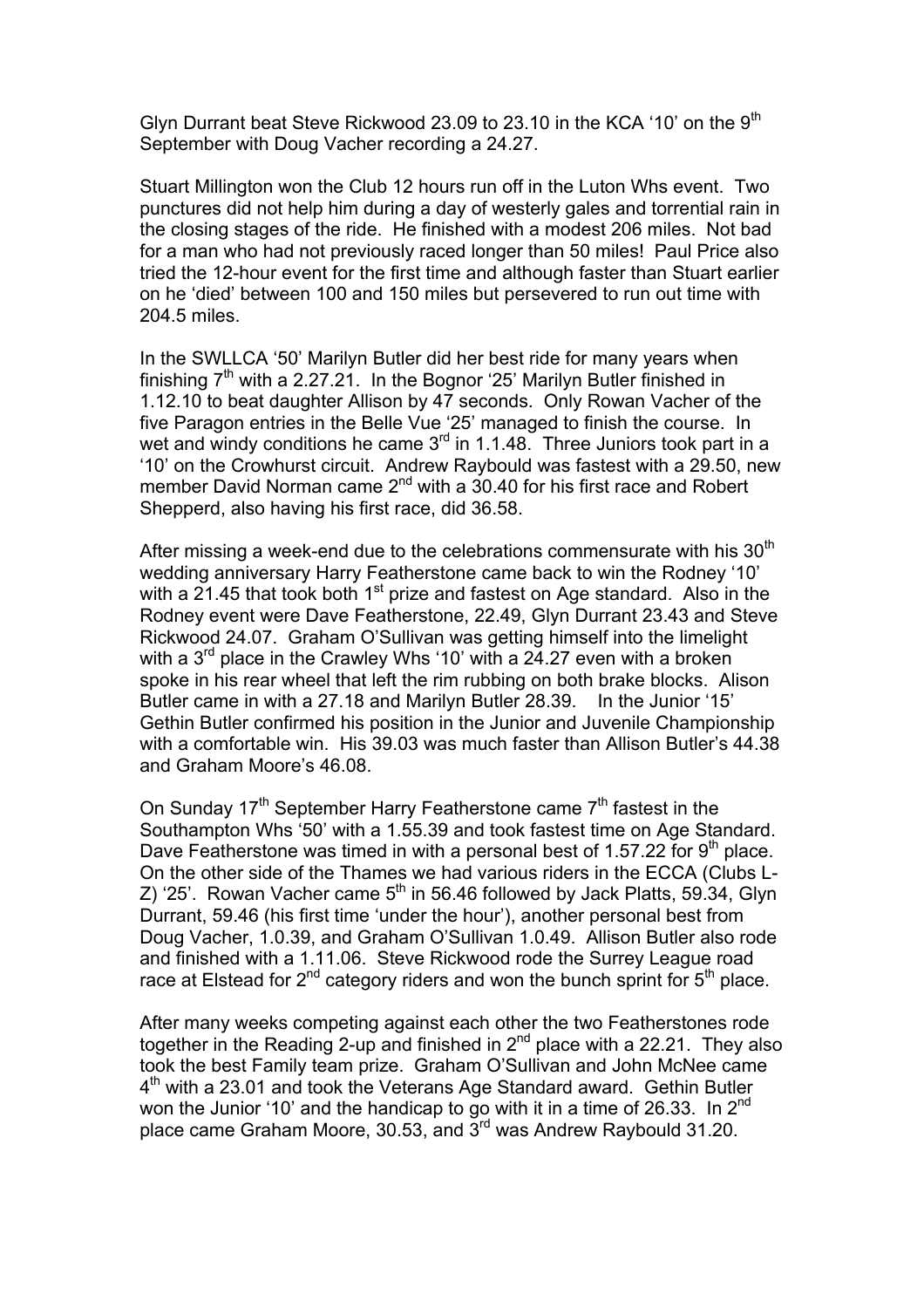On the Sunday the Featherstones and Jack Platts ventured once again into darkest Essex for the Redbridge '25' hoping for fast times and team wins. However, as often stated in these annals, Mother Nature was having none of it and they faced high winds and rain. As usual Harry proved to be the fastest returning with a 56.55, Dave did a 57.35 and jack a 59.37. Allison and Marilyn Butler were riding the Hillingdon '25' in similar conditions. Marilyn punctured and Allison finished in 1.9.31. Doug Vacher was in the Men's section and clocked a 1.0.55 and not the '59' he was hoping for. Graham O'Sullivan recorded a 1.3.25 in the SCCU '25'. Steve Rickwood came  $13<sup>th</sup>$  in the Surrey League 2<sup>nd</sup> category race at Ewhurst over 67 miles.

The Mayne Cup had a particularly foul and wet morning on the  $30<sup>th</sup>$ September. Consequently only nine of the twenty entrants started. Fastest time came from our 'under-the-hour' man Graham O'Sullivan who took 1.6.15 to cover the distance. That, in itself, gives some measure of the severity of the weather. Gethin Butler recorded a 1.8.13 that included a wheel change with Marilyn. Marilyn had already punctured and retired and was just in the right place at the right time. (How rarely does this happen!) Gordon Button, on his fixed wheel was 3rd fastest with a 1.8.14. Gethin was also 'man of the Day' as he took first handicap with an allowance of 3 minutes that gave him a net 1.5.13 just beating Mike James whose 6 minutes allowance gave him 1.5.19. Graham O'Sullivan collected 3rd on handicap from scratch. With this ride Gethin became the third member of the Butler family to win the Mayne Cup. Grandfather Stan won it in 1930 and Father Keith in 1979. With this ride Gethin won the Junior Time Trial Championship.

Harry Featherstone was our only starter in the SECA Championship '25' ridden under similar conditions to the Mayne Cup. He finished  $2^{nd}$  with a 58.15 and was fastest veteran on Age Standard. He was also trying to improve on Dave Lovell's Club 25 miles Record of 54.50 put up in 1981 but was not having much luck. The wind and the weather appeared to be conspiring against him. He went up to the F1, North Road, for the Verulam '25' but a strong north-easterly wind blew away all hopes of a record but he did have the consolation of taking  $2<sup>nd</sup>$  place in the veteran's section. Dave Featherstone competed in the main event and clocked a 1.1.58 for  $4<sup>th</sup>$  place. Graham O'Sullivan successfully defended his Hill Climb Championship by taking 15 seconds out of Gethin Butler on the slopes of Ranmore Common. Doug Vacher came  $3<sup>rd</sup>$ . At the top of the hill he was complaining that his legs were aching. As he had ridden the Epsom '25' that morning, finishing in 1.5.26, he got little sympathy.

The Essex Roads '25' was Harry Featherstone's next objective on the 15<sup>th</sup> October. He did an excellent 55.36 but this was still not fast enough for the Club Record. Son Dave got within 20 seconds of the 'old man' with a 55.56 and Graham O'Sullivan made up the team with a personal best of 59.07.

Len's '10' was also on many calendars and this year Glyn Durrant was the fastest Paragon rider in 23.52 just in front of Gordon Button, 23.53, and Gethin Butler's 24.45. This was Gethin's personal best and it also earned him the 1<sup>st</sup> Under 16 prize. Alistair Mitchell finished in 26.43 and John Fisher